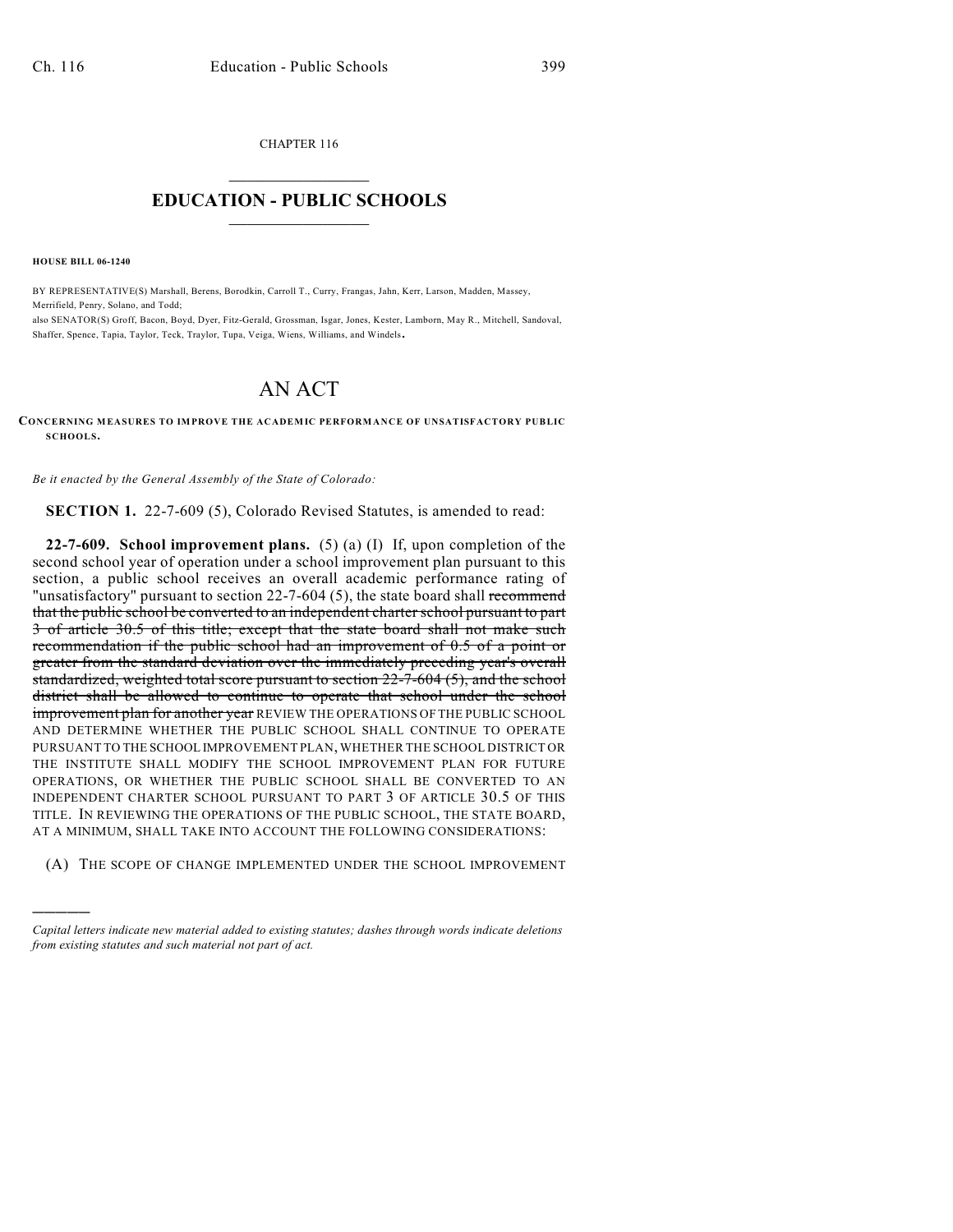PLAN AND THE TIME NEEDED TO FULLY IMPLEMENT THE CHANGE;

(B) WHETHER THE PUBLIC SCHOOL HAS IMPROVED ITS ACADEMIC PERFORMANCE, BASED ON THE PUBLIC SCHOOL'S OVERALL STANDARDIZED, WEIGHTED TOTAL SCORE CALCULATED PURSUANT TO SECTION 22-7-604 (5), AND THE DEGREE OF IMPROVEMENT OVER THE PUBLIC SCHOOL'S SCORE CALCULATED FOR THE PRECEDING YEAR:

(C) THE NUMBER OF SCHOOL YEARS THAT THE PUBLIC SCHOOL HAS RECEIVED AN OVERALL ACADEMIC PERFORMANCE RATING OF "UNSATISFACTORY" PRIOR TO AND AFTER IMPLEMENTING THE SCHOOL IMPROVEMENT PLAN AND THE TOTAL NUMBER OF YEARS IN THE PRECEDING SIX-YEAR PERIOD THAT THE PUBLIC SCHOOL HAS RECEIVED AN OVERALL ACADEMIC PERFORMANCE RATING OF "UNSATISFACTORY";

(D) WHETHER THE PUBLIC SCHOOL IS ACHIEVING ITS TARGETS FOR ADEQUATE YEARLY PROGRESS;

(E) ANY OTHER CONSIDERATIONS BY WHICH TO MEASURE WHETHER IMPLEMENTATION OF THE PUBLIC SCHOOL'S SCHOOL IMPROVEMENT PLAN WILL RAISE THE PUBLIC SCHOOL'S OVERALL ACADEMIC PERFORMANCE ABOVE "UNSATISFACTORY" WITHIN A REASONABLE PERIOD OF TIME AND STABILIZE THE PUBLIC SCHOOL'S OVERALL ACADEMIC PERFORMANCE AT A LEVEL ABOVE "UNSATISFACTORY".

(II) THE STATE BOARD SHALL ANNUALLY REVIEW, AS PROVIDED IN THIS PARAGRAPH (a), THE OPERATIONS OF A PUBLIC SCHOOL THAT CONTINUES TO OPERATE UNDER A SCHOOL IMPROVEMENT PLAN AFTER THE SECOND SCHOOL YEAR, SO LONG AS THE PUBLIC SCHOOL RECEIVES AN OVERALL ACADEMIC PERFORMANCE RATING OF "UNSATISFACTORY".

(b) If, upon completion of the third school year of operation under a school improvement plan pursuant to this section, a public school receives an overall academic performance rating of "unsatisfactory" pursuant to section 22-7-604 (5), the state board shall recommend that the public school be converted to an independent charter school pursuant to part 3 of article 30.5 of this title. FOR THE PURPOSE OF DETERMINING THE NUMBER OF SCHOOL YEARS DURING WHICH A PUBLIC SCHOOL OPERATES UNDER A SCHOOL IMPROVEMENT PLAN, THE FIRST SCHOOL YEAR OF OPERATION UNDER A SCHOOL IMPROVEMENT PLAN SHALL BE THE SCHOOL YEAR THAT IMMEDIATELY FOLLOWS THE SCHOOL YEAR IN WHICH THE LOCAL BOARD OF EDUCATION INITIALLY ADOPTS THE SCHOOL IMPROVEMENT PLAN.

**SECTION 2.** Part 6 of article 7 of title 22, Colorado Revised Statutes, is amended BY THE ADDITION OF THE FOLLOWING NEW SECTIONS to read:

**22-7-609.3. Voluntary restructuring - state board approval.** (1) (a) NOTWITHSTANDING ANY PROVISION OF SECTION 22-7-609 TO THE CONTRARY, A DISTRICT SCHOOL BOARD OR THE INSTITUTE MAY VOLUNTARILY RESTRUCTURE, AS PROVIDED IN THIS SECTION, A PUBLIC SCHOOL THAT RECEIVES AN ACADEMIC PERFORMANCE RATING OF "UNSATISFACTORY" PURSUANT TO SECTION 22-7-604. A DISTRICT SCHOOL BOARD OR THE INSTITUTE THAT VOLUNTARILY RESTRUCTURES A PUBLIC SCHOOL MAY SEEK A DETERMINATION FROM THE STATE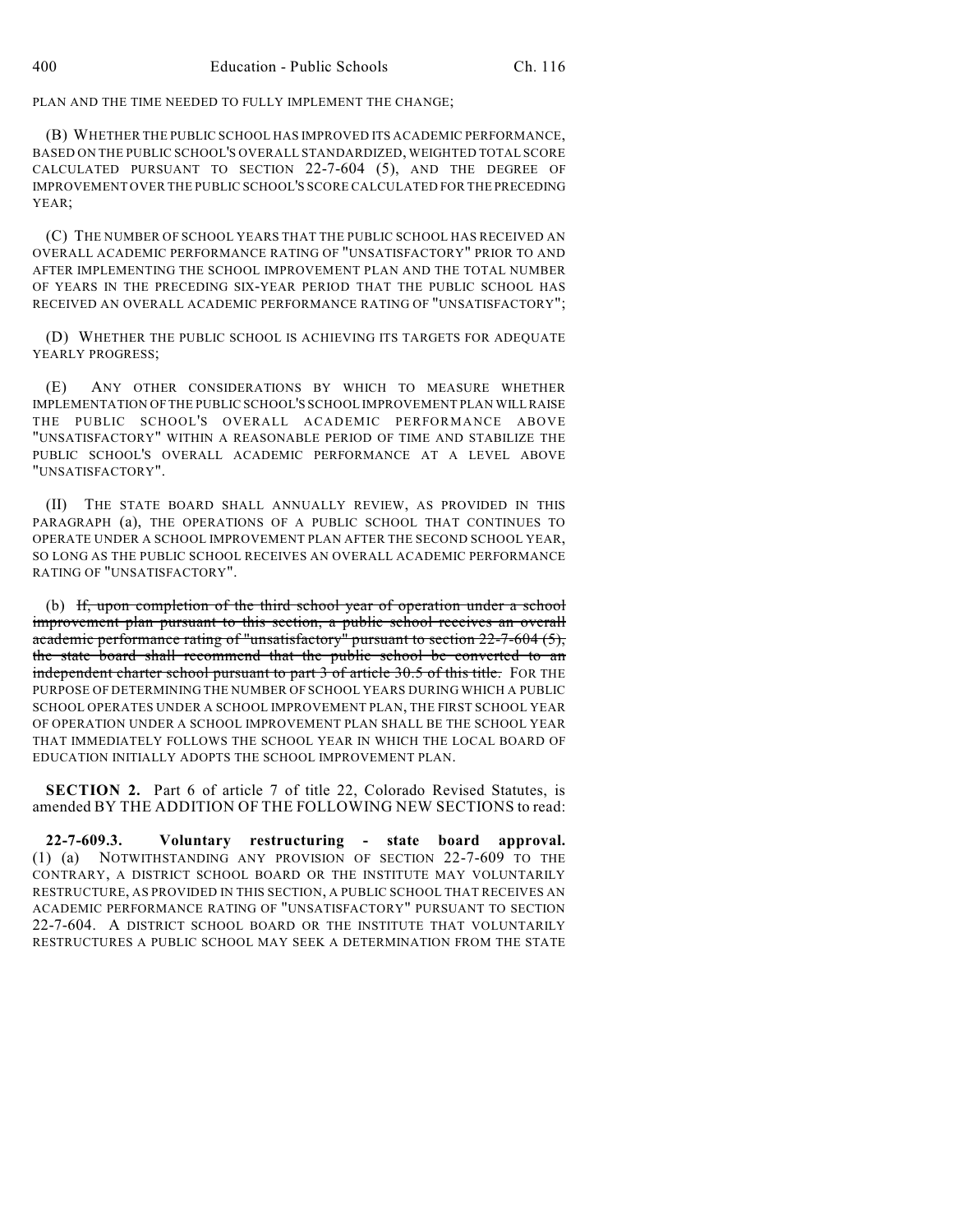BOARD THAT THE RESTRUCTURING PLAN FOR THE PUBLIC SCHOOL CONSTITUTES A MAJOR RESTRUCTURING OF THE GOVERNANCE OF THE PUBLIC SCHOOL. IF THE STATE BOARD DETERMINES PURSUANT TO THE PROVISIONS OF SUBSECTION (2) OF THIS SECTION THAT THE RESTRUCTURING PLAN CONSTITUTES A MAJOR RESTRUCTURING OF THE GOVERNANCE OF THE PUBLIC SCHOOL, THE PUBLIC SCHOOL SHALL CONTINUE TO OPERATE UNDER THE RESTRUCTURING PLAN; EXCEPT THAT, IF THE PUBLIC SCHOOL RECEIVES AN OVERALL ACADEMIC PERFORMANCE RATING OF "UNSATISFACTORY" FOR TWO SCHOOL YEARS IN ANY THREE-YEAR PERIOD COMMENCING AFTER THE SCHOOL YEAR IN WHICH THE DISTRICT SCHOOL BOARD OR THE INSTITUTE INITIALLY ADOPTS THE SCHOOL RESTRUCTURING PLAN, THE STATE BOARD SHALL REVIEW THE OPERATIONS OF THE PUBLIC SCHOOL TO DETERMINE WHETHER THE PUBLIC SCHOOL SHALL CONTINUE TO OPERATE UNDER THE RESTRUCTURING PLAN, WHETHER THE SCHOOL DISTRICT BOARD OR THE INSTITUTE SHALL MODIFY THE RESTRUCTURING PLAN, OR WHETHER THE PUBLIC SCHOOL SHALL BE CONVERTED TO AN INDEPENDENT CHARTER SCHOOL PURSUANT TO PART 3 OF ARTICLE 30.5 OF THIS TITLE. THE STATE BOARD SHALL APPLY THE CONSIDERATIONS SPECIFIED IN SECTION 22-7-609 (5) (a) IN MAKING ITS DETERMINATION.

(b) IF A DISTRICT SCHOOL BOARD OR THE INSTITUTE VOLUNTARILY RESTRUCTURES A PUBLIC SCHOOL, THE DISTRICT SCHOOL BOARD OR THE INSTITUTE SHALL ALLOW MEMBERS OF THE COMMUNITY THE OPPORTUNITY TO REVIEW AND COMMENT ON THE RESTRUCTURING PLAN FOR THE PUBLIC SCHOOL.

(2) (a) IN SEEKING A DETERMINATION BY THE STATE BOARD PURSUANT TO PARAGRAPH (a) OF SUBSECTION (1) OF THIS SECTION, THE DISTRICT SCHOOL BOARD OR THE INSTITUTE SHALL SUBMIT TO THE STATE BOARD A REQUEST FOR REVIEW. THE DISTRICT SCHOOL BOARD OR THE INSTITUTE SHALL SUBMIT THE REQUEST NO LATER THAN JUNE 1 OF THE SCHOOL YEAR PRIOR TO THE SCHOOL YEAR IN WHICH THE RESTRUCTURING PLAN IS INITIALLY IMPLEMENTED. WITHIN SIXTY DAYS AFTER RECEIVING THE REQUEST FOR REVIEW, THE STATE BOARD SHALL DETERMINE WHETHER THE RESTRUCTURING PLAN CONSTITUTES A MAJOR RESTRUCTURING OF THE GOVERNANCE OF THE PUBLIC SCHOOL.

(b) THE STATE BOARD SHALL DETERMINE WHETHER A RESTRUCTURING PLAN CONSTITUTES A MAJOR RESTRUCTURING OF THE GOVERNANCE OF A PUBLIC SCHOOL ON A CASE-BY-CASE BASIS. THE STATE BOARD SHALL NOT UNREASONABLY REFUSE TO FIND THAT A RESTRUCTURING PLAN CONSTITUTES A MAJOR RESTRUCTURING.

(3) THE STATE BOARD MAY DETERMINE THAT A RESTRUCTURING PLAN CONSTITUTES A MAJOR RESTRUCTURING OF THE GOVERNANCE OF A PUBLIC SCHOOL ONLY IF THE DISTRICT SCHOOL BOARD OR THE INSTITUTE, AT A MINIMUM, ALTERS THE GOVERNANCE STRUCTURE OF THE PUBLIC SCHOOL BY:

(a) ENTERING INTO A CONTRACT WITH AN ENTITY, SUCH AS A PRIVATE MANAGEMENT COMPANY, TO MANAGE THE PUBLIC SCHOOL. THE DISTRICT SCHOOL BOARD OR THE INSTITUTE MAY CONTRACT ONLY WITH AN ENTITY THAT HAS A DEMONSTRATED RECORD USING A RESEARCH-BASED EDUCATIONAL PROGRAM THAT IS PROVEN TO BE EFFECTIVE WITH STUDENT POPULATIONS SIMILAR TO THOSE AT THE PUBLIC SCHOOL.

(b) CLOSING THE PUBLIC SCHOOL;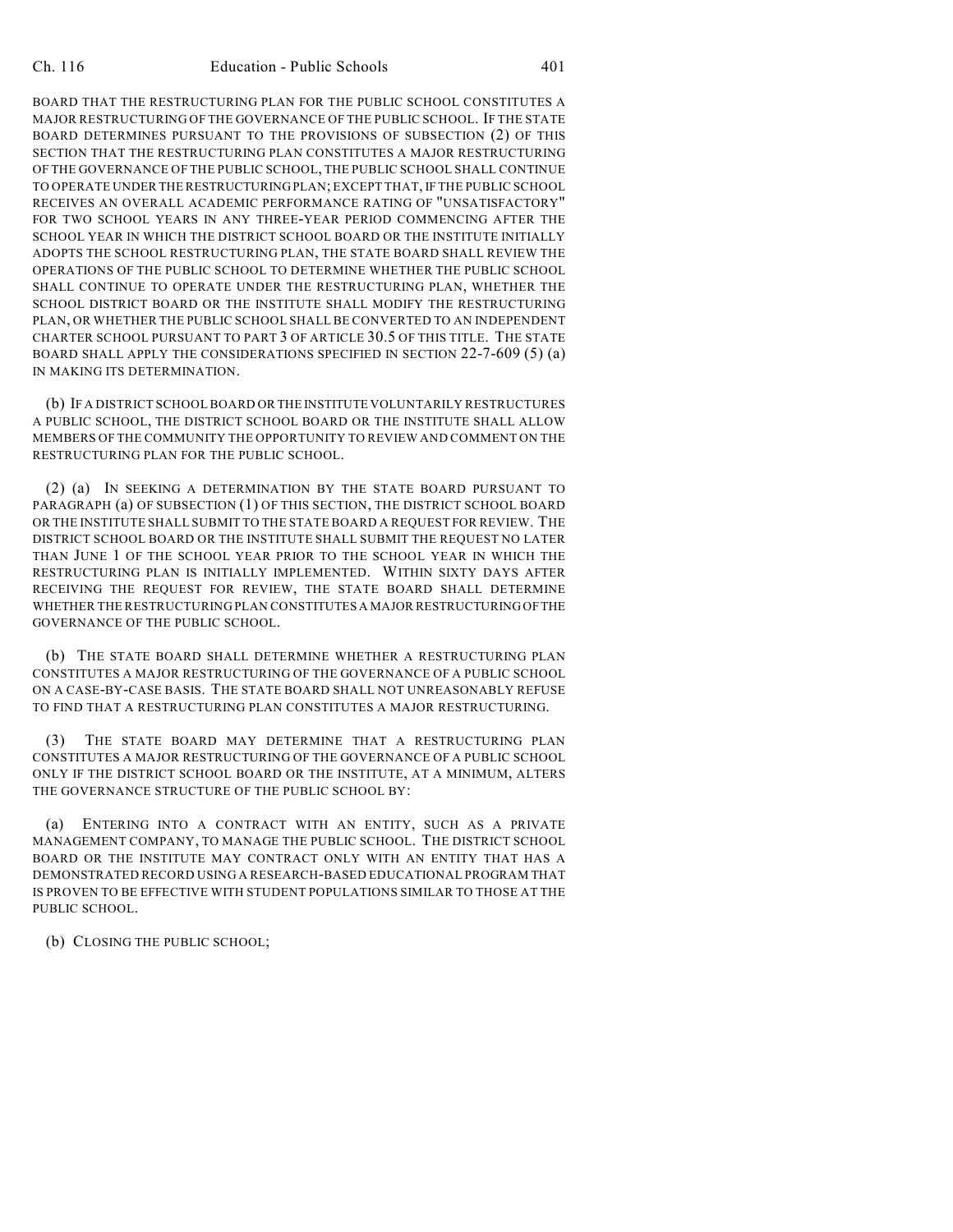(c) CONVERTING THE PUBLIC SCHOOL TO A DISTRICT CHARTER SCHOOL OR CONVERTING THE PUBLIC SCHOOL TO AN INSTITUTE CHARTER SCHOOL IF THE DISTRICT SCHOOL BOARD HAS NOT RECEIVED A GRANT OF EXCLUSIVE CHARTERING AUTHORITY PURSUANT TO SECTION 22-30.5-504 OR IF THE DISTRICT SCHOOL BOARD AND THE INSTITUTE MUTUALLY AGREE;

(d) PARTICIPATING IN A SCHOOL IMPROVEMENT PLANNING PROCESS ESTABLISHED BY THE DEPARTMENT, INCLUDING IMPLEMENTATION OF A PLAN CONSISTENT WITH RECOMMENDATIONS RECEIVED THROUGH THE SCHOOL IMPROVEMENT PLANNING PROCESS; OR

(e) ADOPTING ANOTHER METHOD TO IMPLEMENT A MAJOR RESTRUCTURING OF THE GOVERNANCE OF THE PUBLIC SCHOOL, WHICH METHOD SHALL, AT A MINIMUM, INCLUDE THREE OF THE FOLLOWING:

(I) A CHANGE IN THE CURRICULUM USED AT THE PUBLIC SCHOOL OR IN THE PROGRAMMATIC DESIGN OF THE PUBLIC SCHOOL THAT, BASED ON RESEARCH, IS LIKELY TO BE EFFECTIVE WITH THE PUBLIC SCHOOL'S POPULATION;

(II) REPLACEMENT OF A MAJORITY OF THE LICENSED PROFESSIONAL STAFF AT THE PUBLIC SCHOOL;

(III) A SUBSTANTIAL CHANGE IN THE GRADE LEVELS SERVED AT THE PUBLIC SCHOOL;

(IV) PROVISION OF INTENSIVE STAFF DEVELOPMENT FOR THE FACULTY OF THE PUBLIC SCHOOL, WHICH STAFF DEVELOPMENT SHALL BE IN ACCORDANCE WITH STATE AND NATIONAL STANDARDS;

(V) AN INCREASE IN THE LENGTH OF THE SCHOOL DAY OR THE SCHOOL CALENDAR AT THE PUBLIC SCHOOL;

(VI) APPLICATION OF ENHANCED MEASURES OF ASSESSMENT OR TRAINING FOR STUDENTS THAT INCLUDES FREQUENT MONITORING WITH THE LIKELIHOOD OF INCREASING ACADEMIC SUCCESS.

(4) IF A DISTRICT SCHOOL BOARD CHOOSES TO RESTRUCTURE A PUBLIC SCHOOL BY CLOSING THE SCHOOL, CLOSURE OF THE PUBLIC SCHOOL SHALL NOT PROHIBIT THE SCHOOL DISTRICT FROM USING THE PUBLIC SCHOOL BUILDING FOR OTHER PROGRAMS.

**22-7-609.4. Public school restructuring - tracking students.** IF A PUBLIC SCHOOL IS CONVERTED TO AN INDEPENDENT CHARTER SCHOOL PURSUANT TO SECTION 22-7-609 OR IS VOLUNTARILY RESTRUCTURED PURSUANT TO SECTION 22-7-609.3, THE DEPARTMENT, TO THE EXTENT POSSIBLE, SHALL TRACK THE STUDENTS ENROLLED IN THE PUBLIC SCHOOL IN THE SCHOOL YEAR PRECEDING THE CONVERSION OR RESTRUCTURING TO DETERMINE WHETHER THE STUDENTS REENROLL IN THE PUBLIC SCHOOL THE FOLLOWING SCHOOL YEAR OR TRANSFER TO ANOTHER PUBLIC SCHOOL WITHIN THE SCHOOL DISTRICT, ANOTHER INSTITUTE CHARTER SCHOOL, OR ANOTHER PUBLIC SCHOOL IN ANOTHER SCHOOL DISTRICT IN THE STATE. THE DEPARTMENT SHALL PROVIDE THE STUDENT TRACKING INFORMATION, WITHOUT PERSONALLY IDENTIFYING THE STUDENTS, TO THE DISTRICT